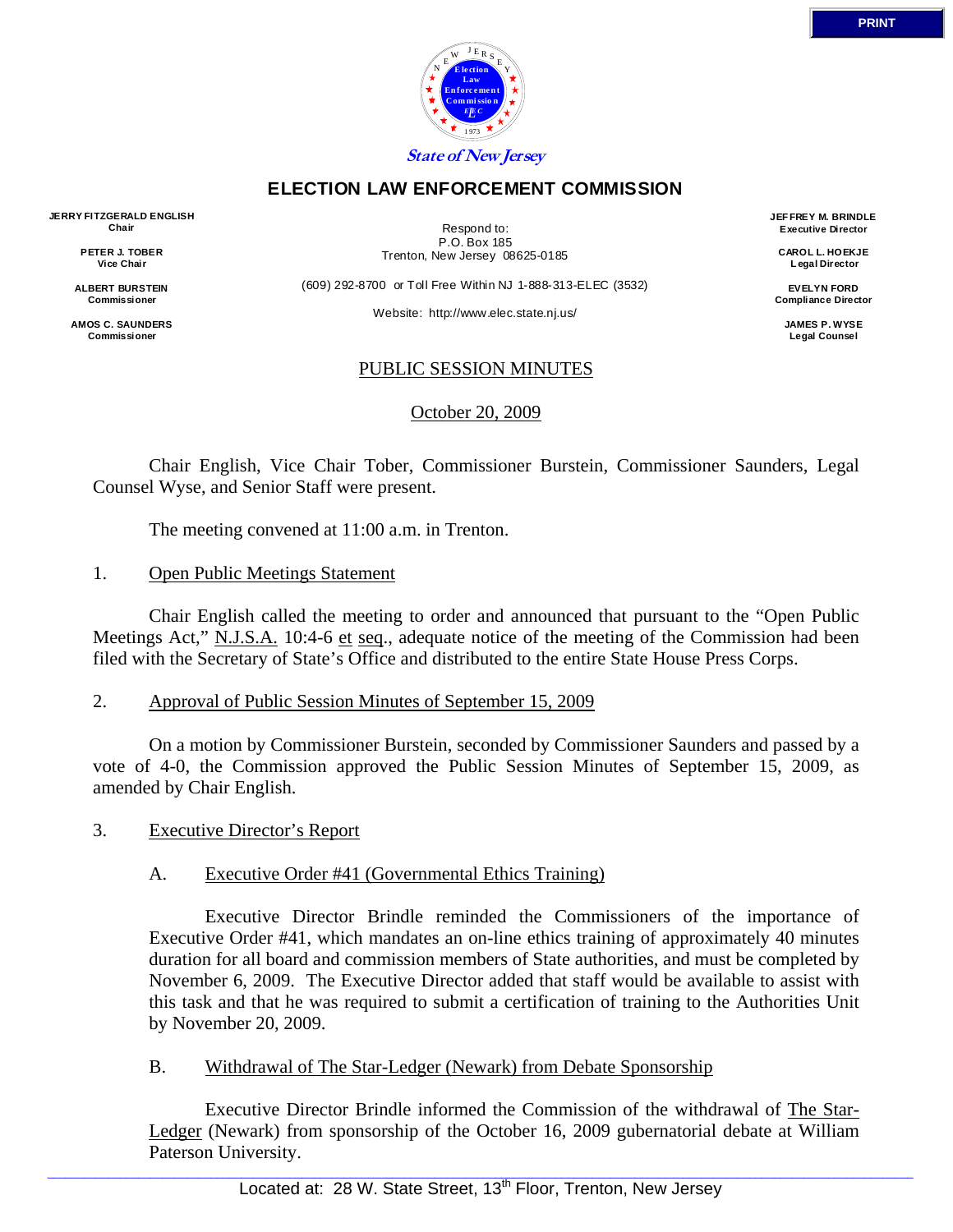The Executive Director explained that The Star-Ledger's endorsement of a candidate before the debate violated Commission regulations established for debate sponsors. Executive Director Brindle related his conversation with a representative of The Star-Ledger prior to withdrawal. A copy of the withdrawal letter from William Paterson University is attached.

# C. Trends in Receipts and Expenditures: 29-day Pre-election Gubernatorial and Assembly Reports, October 15 "Big Six" Quarterly Reports

 Executive Director Brindle summarized receipts and expenditure information from gubernatorial and Assembly 29-day pre-election reports. The Executive Director reported that gubernatorial candidates raised \$27.5 million, a decline of 10 percent from the same election period in 2005, and spent \$23.1 million, a decline of 20 percent from 2005. The Executive Director reported that Assembly candidates raised \$9.7 million, a decline of 21 percent from the same election period four years ago, and spent \$5.2 million, a decline of 19 percent from 2005.

 Executive Director Brindle summarized receipts and expenditure information from the "big six" (the State political party committees and Legislative Leadership Committees) third quarter (October 15) reports. The Executive Director reported that the "big six" committees raised \$8.1 million, a decline of 44 percent from the same reporting period in 2005, and spent \$5 million, a decline of 43 percent from 2005.

 Executive Director Brindle noted that in previous years, the Commission issued an announcement that Gubernatorial and Assembly information was available on-line. He said that a new initiative involving pre-election press releases, which provide snap-shot analyses of current financial trends, was undertaken. He said they have proven useful for the press and general public. The Executive Director reported positive feedback from members of the press regarding the new analytical press releases.

 Executive Director Brindle suggested that the decline in receipts and expenditures between 2005 and 2009 was caused by a combination of an underperforming economy, "Payto-Play" laws, and for Assembly contests, diversion of funds to the Gubernatorial contest.

 The Executive Director expressed his gratitude to Director of Information Technology Carol Neiman and Compliance Director Evelyn Ford for their work in analysis and preparation of reports. He said that Elbia Zeppetelli and Maureen Tilbury were very helpful as well.

 Commissioner Saunders commented on the increased ease with which the press was now able to access receipt and expenditure information.

Chair English recollected how much more time analysis of data took in previous years.

 At this juncture, Mr. Ron Gravino, representing the Christie Campaign, thanked the Commission for issuing the press releases analyzing the financing of the various campaigns, stating that they were very helpful.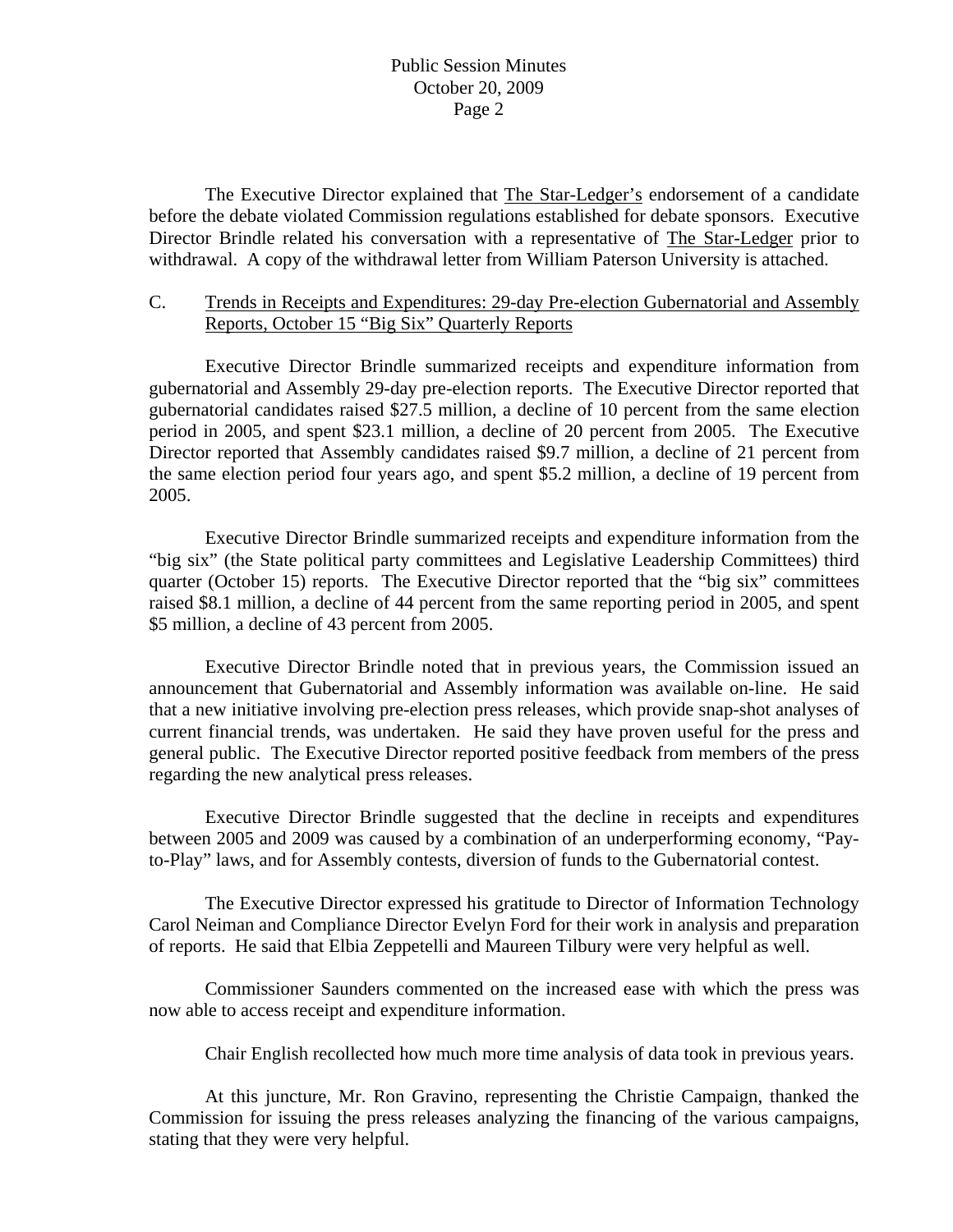#### D. Sunset Regulations

 Executive Director Brindle provided a summary of the process of renewing sunset regulations. The Executive Director anticipated that proposed regulations would be ready by the November 17, 2009 meeting.

 Legal Director Carol Hoekje added that a public hearing for proposed regulations will be held in February or March, and anticipated adoption by May, 2010.

## E. Public Financing Program - Public Hearing

 Executive Director Brindle informed the Commission of the Public Financing Program public hearing scheduled to take place in March, 2010. The Executive Director added that notice of the public hearing would be published in the New Jersey Register, and outreach would be made to the New Jersey Law Journal concerning advertising and press advisories.

## F. Secretary of State Nina Mitchell Wells - Initiative

 Executive Director Brindle introduced a new joint initiative facilitated by the Commission and Secretary of State Nina Mitchell Wells. The Executive Director reported that this initiative involves cooperation between the Division of Elections and the Commission to streamline the processing of candidate petitions. Executive Director Brindle explained that this improved system will provide the Commission with access to the Division of Election's candidate database, and allows for the electronic production of labels and candidate lists.

 Chair English asked if this new system would encompass the whole range of candidates.

 Executive Director Brindle replied that the system applied to gubernatorial and legislative candidates for the moment, but that the Department of Elections was working with county clerks in order to bring additional categories of candidates into the system.

## G. Candidate/Treasurer Training Sessions

 At this juncture, Chair English complimented Senior Compliance Officer Kim Key and Compliance Officer Danielle Hacker for their efforts in facilitating the six candidate and treasurer training sessions provided by the Commission in September 2009.

Executive Director Brindle expressed a desire for additional field sessions in the future.

## H. Emily's List v. Federal Election Commission

 Executive Director Brindle advised the Commission on the decision in Emily's List v. Federal Election Commission, rendered by the United States Court of Appeals for the District of Columbia Circuit on September 18, 2009. The Executive Director informed the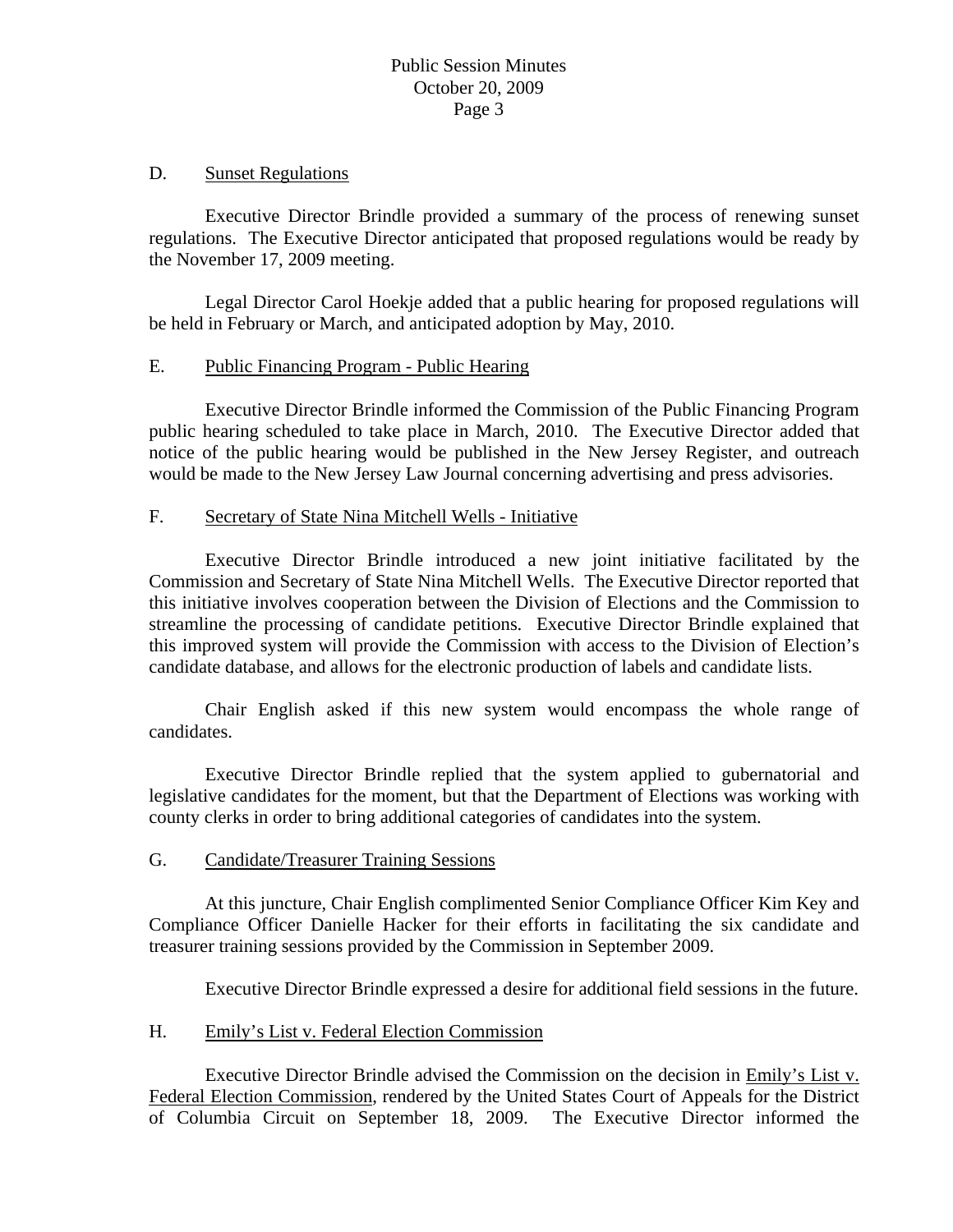Commission of the court's ruling that independent expenditures by non-profit "527" organizations cannot be restricted. He suggested that this action foreshadowed the decision expected in the current U.S. Supreme Court case Citizens United v. Federal Election Commission, and reflected a general trend towards loosening restrictions on corporate and union independent expenditures.

## I. Winter Meeting Schedule

- November 17, 2009 at 11:00 a.m. in Trenton and,
- December 15, 2009 at 11:00 a.m. in Trenton.

#### 4. 2009 Gubernatorial Public Financing Program Update

#### P2009 - Steven Lonegan -Submissions 21 through 23

 Special Programs Director Amy Davis reported that on September 15, 2009, Candidate Steven Lonegan filed Submission 21 containing \$53,736.75 in contributions submitted for match. She stated that staff completed its review and issued public funds totaling \$44,137.72. Director Davis reported that on September 29, 2009, staff received Submission 22 that contained \$22,437.46 in contributions submitted for match. She stated that staff completed its review and issued public matching funds totaling \$74,466.64. Director Davis reported that on October 13, 2009, staff received Submission 23 that contained \$37,910.15 in contributions submitted for match. According to Director Davis, staff completed its review and issued public matching funds totaling \$37,526.92.

#### G2009 - Chris Christie -Submissions 6 through 10

 Director Davis reported that on September 15, 2009, Candidate Chris Christie filed Submission 6 containing \$356,196.87 in contributions submitted for match. She stated that staff completed its review and issued \$680,817.74 in public matching funds. Director Davis reported that on September 22, 2009, staff received Submission 7 from Candidate Christie totaling \$420,250 in contributions submitted for match. Furthermore, Director Davis stated that staff completed its review and issued \$805,742 in public matching funds. Director Davis reported that on September 29, 2009 staff received Candidate Christie's Submission 8 totaling \$338,819 in contributions submitted for match. She stated that staff completed its review and issued \$646,938 in public matching funds. Director Davis reported that on October 6, 2009, staff received Candidate Christie Submission 9 totaling \$239,391 in contributions for match. She added that staff completed its review and issued \$414,468 in public matching funds. Director Davis reported that on October 13, 2009, staff received Submission 10 that contained \$284,885 in contributions submitted for match. She stated that staff completed its review and issued public matching funds totaling \$394,338.70. Director Davis noted that Candidate Christie has now received the maximum amount of public funds for the 2009 general election, \$7.3 million.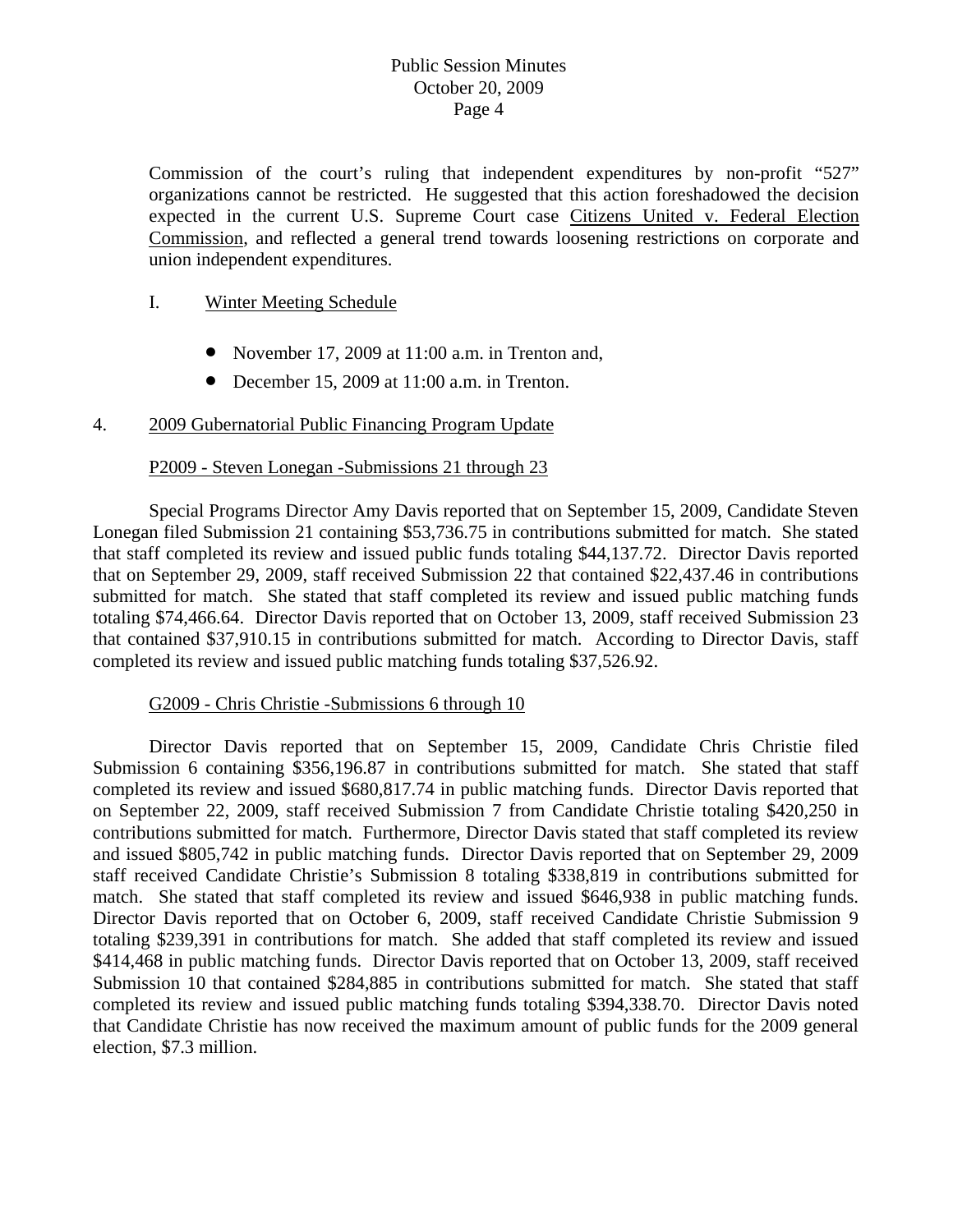#### Chris Daggett G2009-Submissions 5 through 8

 Director Davis reported that on September 15, 2009, Candidate Chris Daggett filed Submission 5 totaling \$16,175 in contributions for match. She stated that staff completed its review and issued \$31,130 in public matching funds. Director Davis reported that on September 29, 2009, staff received Candidate Daggett's Submission 6 totaling \$23,196 in contributions for match. She stated that staff completed its review and issued \$34,740 in public matching funds. Director Davis reported that on October 6, 2009, staff received Candidate Daggett's Submission 7 totaling \$24,945 in contributions submitted for match. She stated that staff completed its review and issued \$46,278 in public matching funds. Director Davis stated that on October 13, 2009, staff received Candidate Daggett's Submission 8 totaling \$21,733.33 in contributions submitted for match. Additionally, she stated that staff completed its review and issued \$40,732 in public matching funds.

 Director Davis indicated that staff will report to the Commission at its next meeting on November  $17<sup>th</sup>$  on the status of any submissions received and public funds disbursed.

 Chair English complimented Director Davis on efficiency in processing submissions. The Chair asked if submission data was generally of high quality.

Director Davis replied that submission data was usually good.

 Chair English praised the training provided by Commission staff as an aid in encouraging quality reports from candidates. The Chair noted the importance of adequate staff numbers in this effort.

 Mr. Ron Gravino, representing the Christie Campaign, expressed gratitude to the Commission for assistance in compliance and public financing matters, as well as patience for his questions. Mr. Gravino also wished to express gratitude on behalf of Candidate Christie. He suggested that the Commission include cash-on-hand in future releases.

5. Resolution to go into Executive Session

 On a motion by Commissioner Burstein, seconded by Commissioner Saunders and passed by a vote of 4-0, the Commission resolved to go into Executive Session to discuss anticipated litigation, which will become public as follows:

- A. Final Decision Recommendations in violation proceedings which will not become public. However, the Final Decisions resulting from those recommendations will become public not later than seven business days after mailing to the named respondents.
- B. Investigative Reports of possible violations, which reports will not become public. However, any complaint generated as the result of an Investigative Report will become public not later than seven business days after mailing to the named respondents.